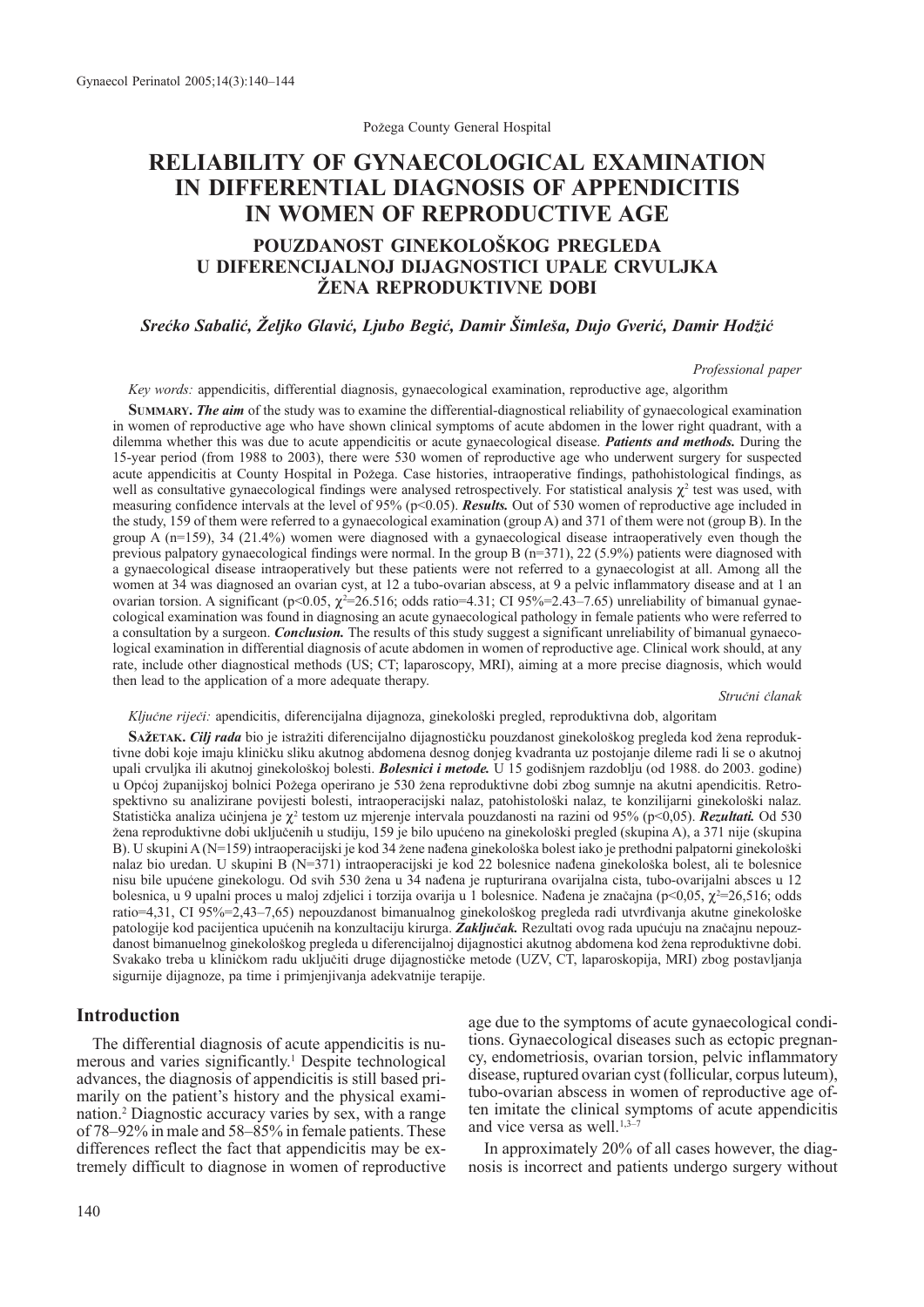having acute appendicitis at all.<sup>3,8-10</sup> Approximately 7% of the population will have appendicitis in their lifetime<sup>11</sup> with the peak incidence occurring between the ages of 10 and 30 years.12 Prompt diagnosis and surgical referral may reduce the risk of perforation and prevent complications. The elevated rate of appendectomies without histological evidence of acute inflammation, especially in young women, and the high perforation rate in small children and elderly patients reflect poor diagnostic accuracy.14

A surgeon often refers women of reproductive age with the clinical symptoms of acute abdomen to a gynaecological examination with the aim to diagnose the presence of acute gynaecological disease.

The search of the databases (Medline, Medscape, Dynamed) has shown no results for the studies which would deal with the diagnostic accuracy of the gynaecological examination itself in women of reproductive age who were originally referred to a surgeon, with suspected acute appendicitis.

The aim of this study was to examine the reliability of gynaecological examination in women of reproductive age who have shown clinical symptoms of acute abdomen.

#### **Patients and methods**

All patients underwent surgery at County Hospital in Požega. This hospital offers its services to some 80,000 people in the region of the eastern part of Croatia. Case histories of patients with acute appendicitis who were operated in the Surgical Department in the period from 1988 to 2003 were analysed retrospectively.

The surgeon's referral of women patients of reproductive age to a gynaecological examination was analysed as well as intraoperative and histological findings. A female person, aged 15–45 was regarded as a woman of reproductive age. The women of reproductive age who were not examined by bimanual gynaecological examination but also by some other methods were excluded from the study.

The  $\chi^2$  test was used for the statistical data processing, with measuring confidence intervals at the level of 95%  $(p<0.05)$ .

#### **Results**

There were 2,716 patients who underwent surgery for acute abdomen at County Hospital in Požega in the period from 1988 to 2003. Among them, there were 1,692 patients (62.3%) that were operated on for suspected acute appendicitis. There were 946 males (55.6%) and 746 females (44.1%). The number of women of reproductive age was 547 (73.3%).

Pathohistological findings were not positive in 184 patients (10.9%) who underwent surgery for suspected acute appendicitis. Out of this number, there were 82 males (8.7%) and 102 females (13.7%). Appendicitis was not confirmed in 87 women of reproductive age (15.9%). Out of 1508 patients with confirmed acute appendicitis, 289 patients (17.1%) were found to have perforated appendix intraoperatively.

In 17 women a gynaecologist, apart from bimanual gynaecological examination, carried out other diagnostic tests as well ultrasound (US), computed tomography (CT) and these women were excluded from the study. There were 530 women of reproductive age who met the criteria and were included in the study.

For preoperative examination 159 women were referred to a gynaecologist and 371 were not. In 56 women gynaecological disease was diagnosed intraoperatively (10.6%). Out of 159 women who were referred to a gynaecologist preoperatively, 34 (21,4%) women were diagnosed with gynaecological disease even though the gynaecologist excluded it. Out of 371 women who were not referred to a gynaecologist for an examination, 22 (5,9%) were diagnosed with gynaecological pathology *(Table 1.)*.

A ruptured ovarian cyst (follicular, corpus luteum) was diagnosed in 34 patients, a tubo-ovarian abscess in 12, a pelvic inflammatory disease in 9 and an ovarian torsion in 1 woman *(Table 2.)*.

During the same period, there were 114 women of reproductive age who underwent surgery for the acute ab-

*Table 1.* Correlation between a gynaecological examination and gynaecological pathology in women of reproductive age with suspected appendicitis Tablica 1. Povezanost ginekološkog pregleda i ginekološke bolesti u žena reprodukcijske dobi sa sumnjom na upalu crvuljka

|                                                         |                 | Yes/Da    | Gynaecological pathology – Ginekološka bolest<br>No/Ne | Total/Ukupno |
|---------------------------------------------------------|-----------------|-----------|--------------------------------------------------------|--------------|
| Gynaecological<br>examination<br>Ginekološki<br>pregled | Yes/Da<br>No/Ne | 34<br>22. | 125<br>349                                             | 159<br>371   |
| Total<br>Ukupno                                         |                 | 56        | 474                                                    | 530          |

*Table 2.* Gynaecological disease established intraoperatively Tablica 2. Intraoperacijski nađena ginekološka bolest

| Ruptured ovarian cyst/Prsnuta cista jajnika         | 34 |  |
|-----------------------------------------------------|----|--|
| Tubo-ovarian abscess1/Tuboovarijski apsces          |    |  |
| Pelvic inflammatory disease/Upalna zdjelična bolest |    |  |
| Ovarian torsion/Torzija ovarija                     |    |  |
| Total/Ukupno                                        | 56 |  |

*Table 3.* Incidence of the acute abdomen of the right lower quadrant with a suspected gynaecological disease in women of reproductive age operated at the Department of Gynaecology

Tablica 3. Učestalost akutnog abdomena desnog donjeg kvadranta sa sumnjom na ginekološku bolest kod žena reproduktivne dobi operiranih na odjelu ginekologije

| Ruptured ovarian cyst/Prsnuta cista jajnika         | 58  |
|-----------------------------------------------------|-----|
| Tubo-ovarian abscess/Tuboovarijski apsces           | 22  |
| Pelvic inflammatory disease/Upalna zdielična bolest | 16  |
| Ovarian torsion/Torzija ovarija                     |     |
| Endometriosis/Endometrioza                          | 5   |
| Appendicitis/Apendicitis                            | 4   |
| Total/Ukupno                                        | 114 |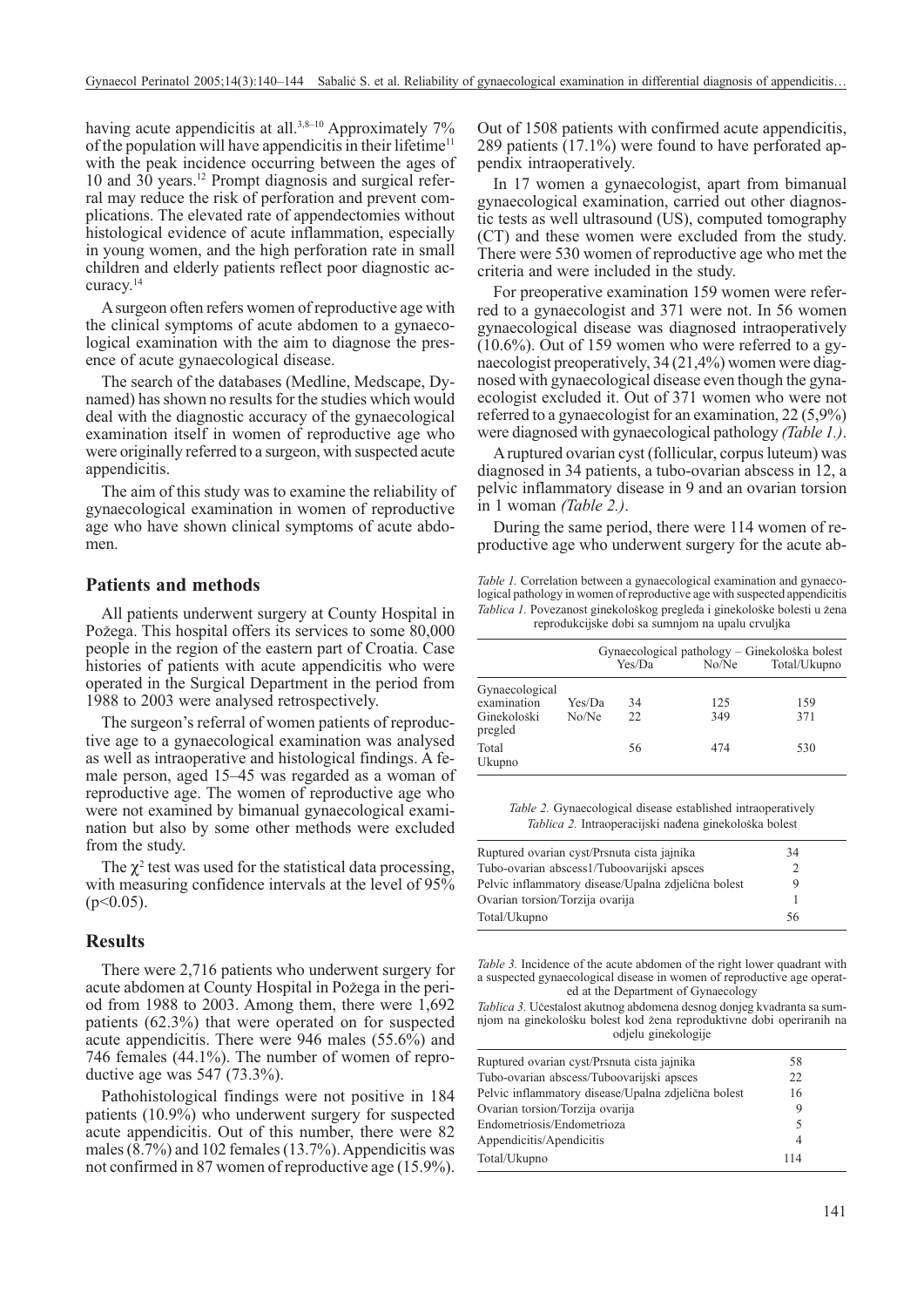domen of the lower right quadrant with a suspected gynaecological disease at the Department of Gynaecology. Out of that number, 4 patients were diagnosed with acute appendicitis intraoperatively *(Table 3.)*.

A significant unreliability of bimanual gynaecological examination was found in diagnosing acute gynaecological pathology in patients referred to a consultation by a surgeon (p<0,05,  $\chi^2$ = 26,516; odds ratio= 4,31, CI  $95\% = 2,43 - 7,65$ .

#### **Discussion**

Diagnosis of acute appendicitis, especially in certain high-risk groups within the population, still presents a considerable problem.2 In approximately 20% of all cases however, the diagnosis is incorrect and patients undergo surgery without having appendicitis at all.<sup>3</sup>

Women of reproductive age certainly belong to a highrisk group in the case of adequate diagnosis of acute appendicitis. Gynaecological diseases often imitate clinical symptoms of acute appendicitis and vice versa.<sup>3–6</sup> This diagnostic problem has led to false-negative appendectomy rates as high as 30% in females of reproductive age. Flum et all.<sup>2</sup> found the uniform/homogenous incidence of misdiagnoses in women of reproductive age  $(23.6\% - 26.6\%)$ .

At the County Hospital in Pozega, the false-negative appendectomy rate was noted in 87 women of reproductive age  $(15.9\%)$ , while 56 patients  $(10.6\%)$  were diagnosed with a gynaecological disease intraoperatively. In a review of medical records of 4,950 patients who underwent emergency appendectomy at the U.S. Department of Defense Hospitals worldwide, the false-negative appendectomy rate was noted to be 9% in male patients and 19% in female patients.<sup>15</sup>

For all these reasons patients with suspected acute appendicitis are often referred to a gynaecologist who will then confirm or remove any doubt for an acute gynaecological disease. This study has investigated whether the standard bimanual gynaecological examination was sufficiently reliable in making an adequate diagnosis. In all databases that we have searched no single study has been found which would deal with the reliability of gynaecological examination in women of reproductive age who were differentially diagnosed with suspected acute appendicitis or with an acute gynaecological disease.

We have analysed medical records in our hospital in the last 15 years and found out that the incidence of gynaecological pathology was 10.6% in women of reproductive age who underwent surgery for suspected acute appendicitis. In 159 women bimanual gynaecological examination was normal but 34 of them were diagnosed with gynaecological disease intraoperatively. 371 female patients were not referred to a gynaecologist and out of that number 22 patients were diagnosed with gynaecological disease (5.9%). All the data *(Table 1.)* obtained from the medical records have shown a significant unreliability of gynaecological examination (p<0.05,  $\chi^2$ = 26.516, odds ratio= 4.3; CI 95%= 2.43–7.65).

Surgical removal of the appendix prior to perforation is the goal of treatment in patients with acute appendicitis. Of course, patients with clear clinical symptoms of acute appendicitis will not have to be sent to additional diagnostical tests**,** with the exception of patients with atypical symptoms, children, women of reproductive age and pregnant women.<sup>16</sup> For all the above reasons, there could be an objection to this study that only women of reproductive age without clinical symptoms of acute appendicitis were referred to a gynaecological examination and were, therefore, more likely to be diagnosed with a gynaecological disease. However, a gynaecologist examining such a patient has to bear in mind that these unclear physical manifestations were the actual reason why the woman was referred to a gynaecological examination. In the prospective studies, it could be planned that all women of reproductive age with suspected appendicitis would also be referred to a gynaecologist.

*Computerized tomography* (CT) has been shown to determine very accurately the presence of acute appendicitis in patients with atypical clinical symptoms. Three prospective studies have demonstrated that CT reduces the »negative« appendectomy rate to about 5% without a corresponding increase in the rate of perforation. This improved diagnostic accuracy was seen in all age groups, but was most prominent in those patients in whom the disease can be most difficult to diagnose – women of reproductive age and small children.17–19 Balthazar at all.16 demonstrated that CT led to an overall false-negative appendectomy rate of 4%, with a rate of 8.3% in female patients of childbearing age. This was accomplished without incurring an increase in the perforation rate, which, at 22%, was similar to that in previously published reports.<sup>20</sup> Rao et all.<sup>21</sup> found that helical CT is an excellent imaging option for differentiating appendicitis from most acute gynaecological conditions.

In a review of 21 studies enrolling more than 100 patients each, the median sensitivity and specificity of *ultrasound diagnostics* (US) in detecting acute appendicitis was 86% and 96% respectively and the median positive and negative predictive value was 92% and 93% respectively.22

Lim at all.23 found that graded *compression sonography* is a valuable procedure for detecting acute appendicitis in pregnant women despite technical difficulty in performing it during the third trimester of pregnancy.

Also studied was the role of *laparoscopic exploration*. Some authors have found a significant reduction in number of unnecessary laparotomies, and an overall improvement of diagnoses in such situations.<sup>24-26</sup> Larsson et all.<sup>25</sup> found that the use of laparoscopy in women of reproductive age detected only 7% of the patients who had their healthy appendix removed, compared with 34% in the open surgery group. They found among the women with a healthy appendix, that a gynaecological diagnosis was found in 73% after laparoscopy, compared with 17% after an open surgery. In another prospective study, laparoscopy was associated with a 5% negative appendectomy rate compared with 38% using physical examination and transvaginal US.26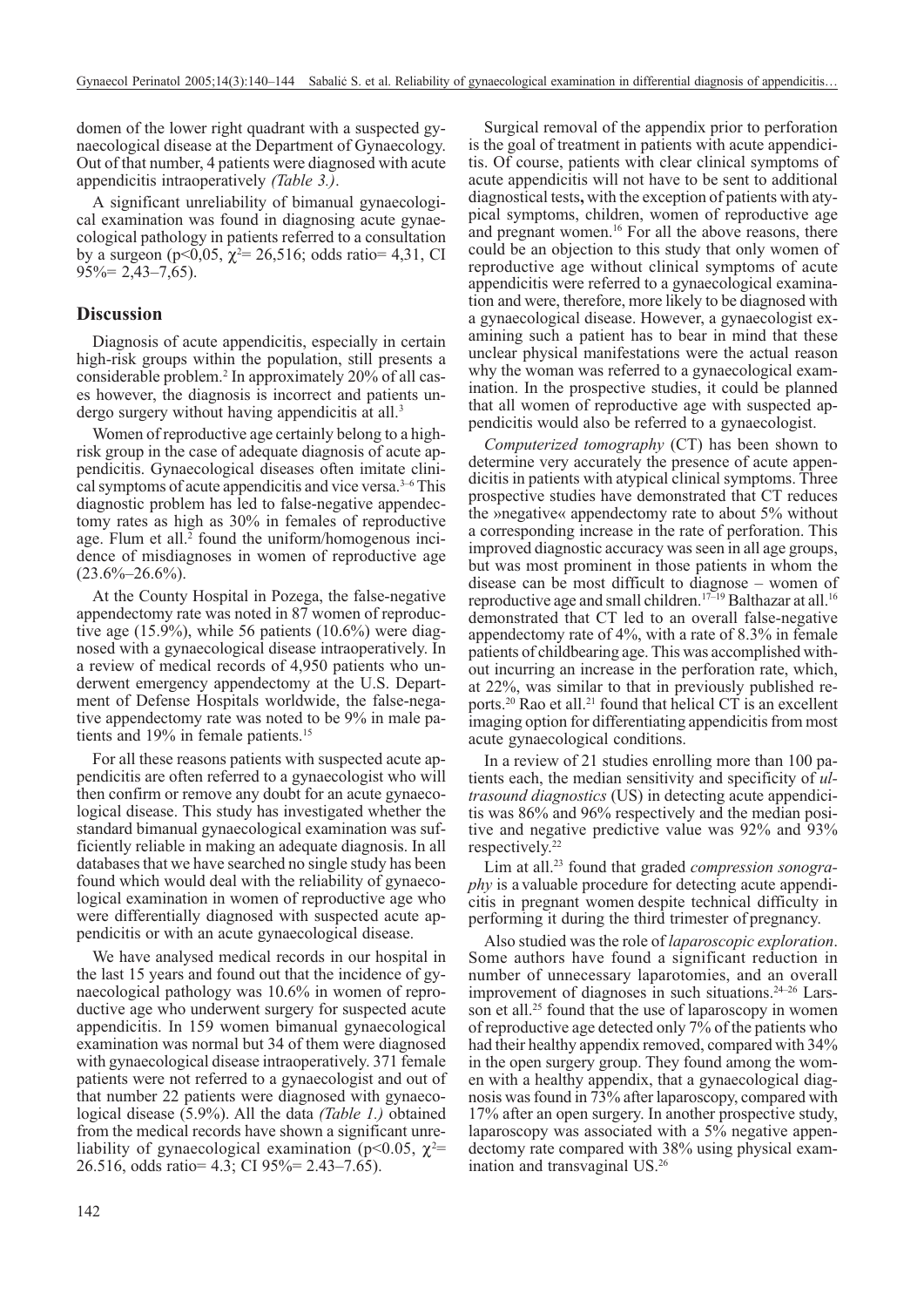#### Suspected appendicitis (surgical referral is appopriate at any steps)

Complete history, physical examination, and blood count



*Slika 1.* Dijagnoza i postupak pri apendicitisu

In contrast to these studies, Flum et all.<sup>2</sup> argue that the total number of misdiagnoses in all patients who underwent laparoscopic appendectomy was significantly higher than in the open appendectomy patients (29.1%, vs.  $24.8\%$ ; p=0.02).

Grönroos et all.<sup>27</sup> found that leukocyte and C-reactive protein count can help in differential diagnosis of appendicitis compared to acute gynaecological diseases. The results from a few studies indicate that magnetic resonance (MRI) is helpful in diagnosing acute appen-